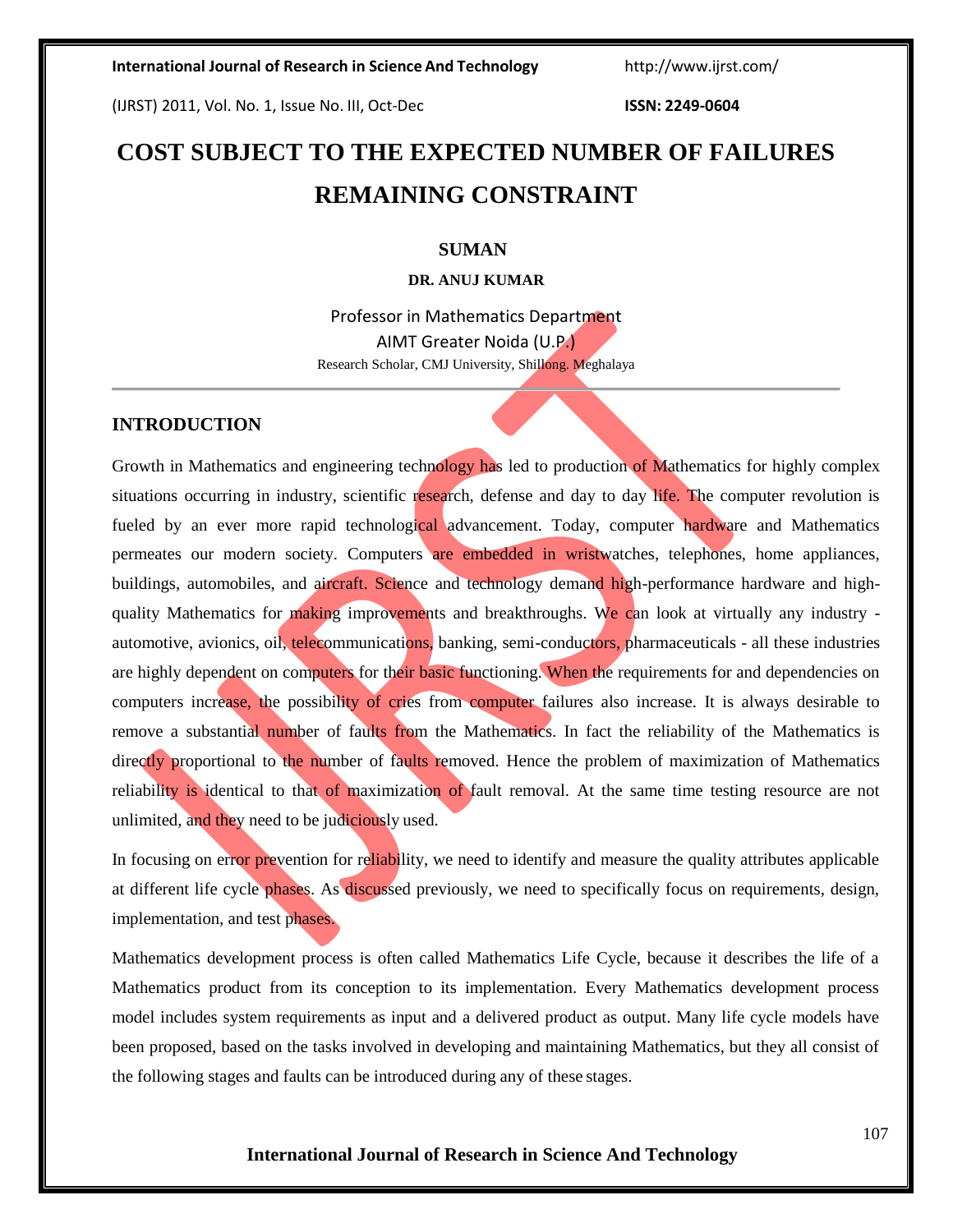#### **International Journal of Research in Science And Technology** <http://www.ijrst.com/>

(IJRST) 2011, Vol. No. 1, Issue No. III, Oct-Dec **ISSN: 2249-0604**

## **Minimize Cost Subject to a Reliability Constraint**

We *Minimize C*(*T* )

Subject to  $R(x|T) \ge R_0$ 

We determine a Mathematics release time *T* such that the expected total Mathematics cost is minimized subject to Mathematics reliability not less than a specified value,  $R_0$ .

**Theorem 4:** For given  $C_3$ ,  $T_u$ ,  $C_{i,1}$  and  $C_{i,2}$  for  $i=1,2,3$ 

- **(1)** If  $f(0) > C_3$ , then
	- (1 a) if  $R(x | T = 0) \ge R_0$ , then  $T^* = T_0$ (1 b) if  $R(x|0) < R \le R(x|T)$ , then  $T^* = T_0$ (1c) if  $R(x | T) < R$ , then  $T^* = T$

**(2)** If  $f(0) \le C_3$ , then

(2a) if  $R(x|T=0) \ge R_0$ , then  $T^* = 0$ 

(2b) if  $R(x_0) < R_0$ , then  $T^* = T_1$ 

where  $T_0$  is the solution from Theorem 3 and  $T_1$  is the solution of  $R(x|T_1) = R_0$  Statement (1) notes that when the current amount of debugging does not minimize the total cost of the Mathematics system and further debugging should be done, then the question is at what time should the debugging be stopped and the Mathematics released. Statement (l a) notes that if the current amount of debugging has met the reliability constraint then further debugging should be done until time  $T_0$  where  $T_0$  is defined above. Statement (1 b) notes that if the current amount of debugging has not met the reliability constraint but the reliability constraint will be met at a time  $T_1$ , which is less than time  $T_0$ , then the program should be debugged until time  $T_0$ . Statement (1c) notes that if the current amount of debugging has not met the reliability constraint and the reliability constraint will be met at a time  $T_1$ , which is greater than  $T_0$ , then the program should be debugged until time  $T_1$ . Similarly, statement (2) notes that the current amount of debugging has already minimized the Mathematics system cost and that any further debugging will increase the total cost. This would imply that no

#### **International Journal of Research in Science And Technology**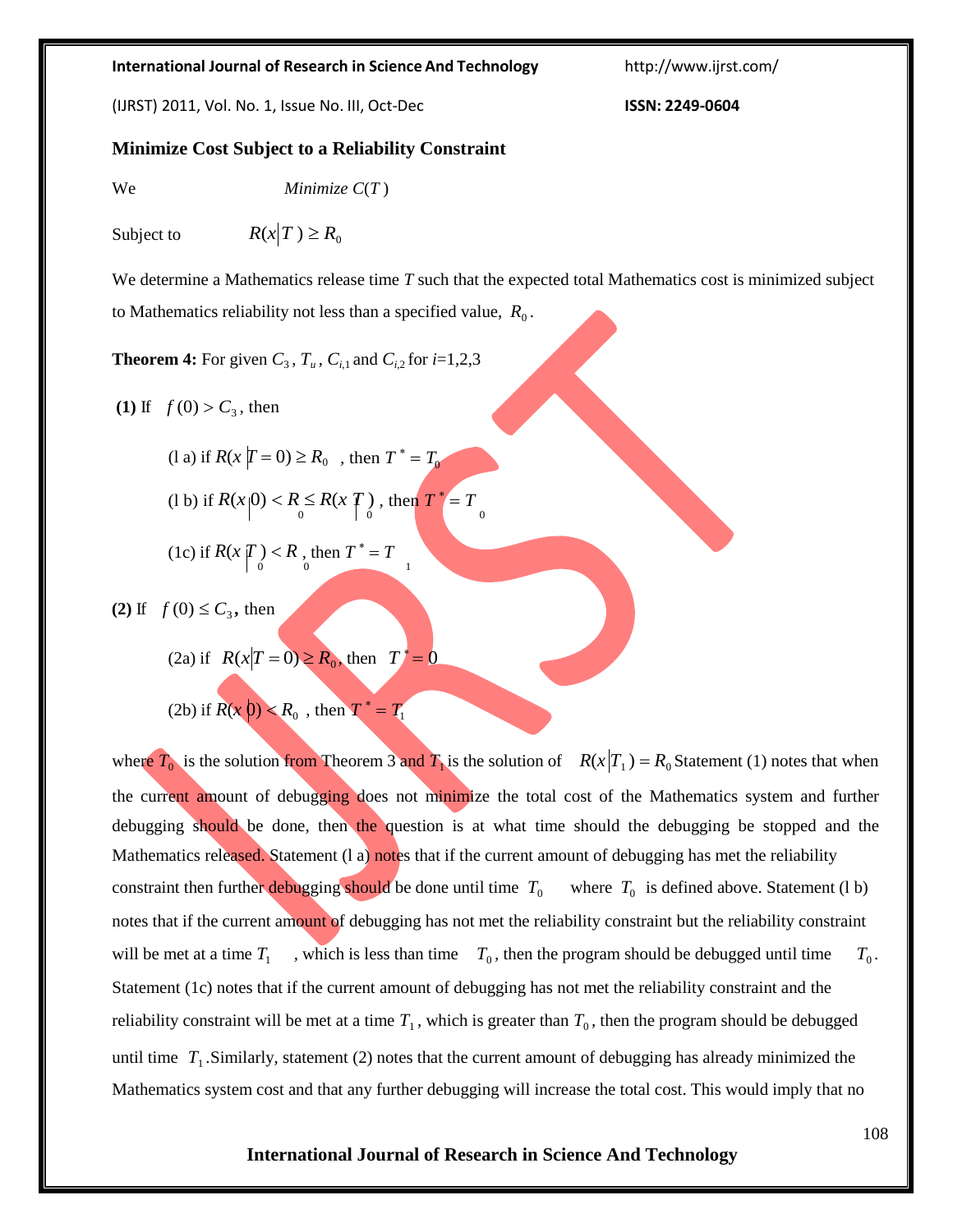#### **International Journal of Research in Science And Technology** <http://www.ijrst.com/>

#### (IJRST) 2011, Vol. No. 1, Issue No. III, Oct-Dec **ISSN: 2249-0604**

# further debugging should be done, but since there is a reliability constraint it must be checked to see if it has been met. Statement (2a) notes that the current amount of debugging has met the reliability constraint, and therefore, no further debugging should be done and the Mathematics should be released. Statement (2b) notes that the current amount of debugging does not meet the reliability constraint and that debugging should be continued until  $T_1$  where  $T_1$  satisfies  $R(x | T = T_1) = R_0$ .

#### **Minimize Cost Subject to the Expected Number of Failures Remaining Constraint**

In the previous two sections optimal release times were determined for minimizing cost subject to no constraints and minimizing cost subject to a reliability constraint. Neither of these two sections considered the fact that there are three types of errors that determine the reliability of the system. In this section a method is presented that allows for constraining a particular type of error. Its importance is that while a program may be able to tolerate a number of minor errors it cannot tolerate critical errors. In this case a constraint can be put on the expected number of critical errors in the system before its release. It is also possible to set up constraints for each of the different types of errors independent of the other types. Consider both the expected total Mathematics system cost  $C(T)$  and the expected number of failure type *i* errors remaining in the system  $\overline{m_i}(T)$ *,* as the evaluation criteria, then the optimal release problem can be formulated as



$$
\overline{m_i}(T) = \frac{ap_i}{1-\beta_i} e^{-(1-\beta_i) b_i T}
$$

### **International Journal of Research in Science And Technology**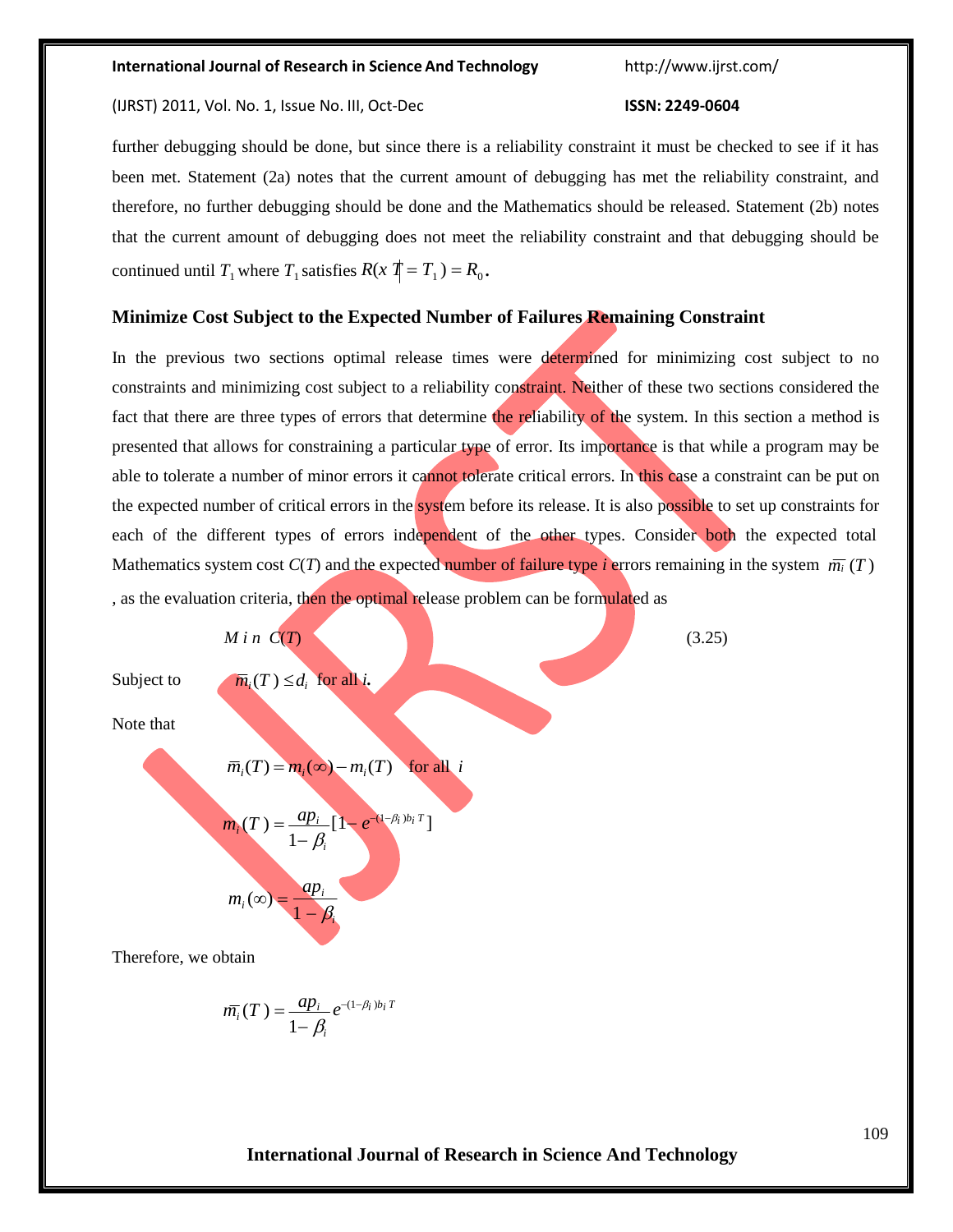#### **International Journal of Research in Science And Technology**

#### **International Journal of Research in Science And Technology** <http://www.ijrst.com/>

(IJRST) 2011, Vol. No. 1, Issue No. III, Oct-Dec **ISSN: 2249-0604**

$$
\frac{ap_i}{1-\beta_i}e^{-(1-\beta_i)bT}\leq d_i
$$

if and only if

$$
\ln[\frac{d_i(1-\beta_i)}{ap_i}]
$$
  

$$
T \ge \frac{ap_i}{-(1-\beta_i)p_i} \equiv T_m
$$

# **Model Parameter Estimation**

Since the data being used is of the form specified those equations were used to estimate the parameters.

Specifically, the three equations represented by eqare solved numerically by  $b_1$ ,  $b_2$ , and  $b_3$  are then put into eq. (3.22) to find the value of *a*.

The results of these calculations are

$$
b_1 = 0.000242749
$$
  $b_2 = 0.00029322$   $b_3 = 0.000304946$   $a = 428$ 

From these estimate and the parameters given, it is possible to determine uniquely the reliability equation and Table 1.

#### **Minimize Cost**

To find the optimal release time in this situation, it is necessary to use the relationships of The cost function is as follows:

$$
C(T) = 5T + 200 m_1(T) + 50 b_1 m_2(T) + 10 m_3(T)
$$
  
+500[m<sub>1</sub>(100, 000) – m<sub>1</sub>(T)]  
+120[m<sub>2</sub>(100, 000) – m<sub>2</sub>(T)]  
+70[m<sub>3</sub>(100, 000) – m<sub>3</sub>(T)]

Using eq. (3.25), we can determine  $T_0$  as follows

 $T_0 = 2,088$  *hours* 

$$
T^* = T_0 = 2{,}088 \text{ hours}
$$

(3.26)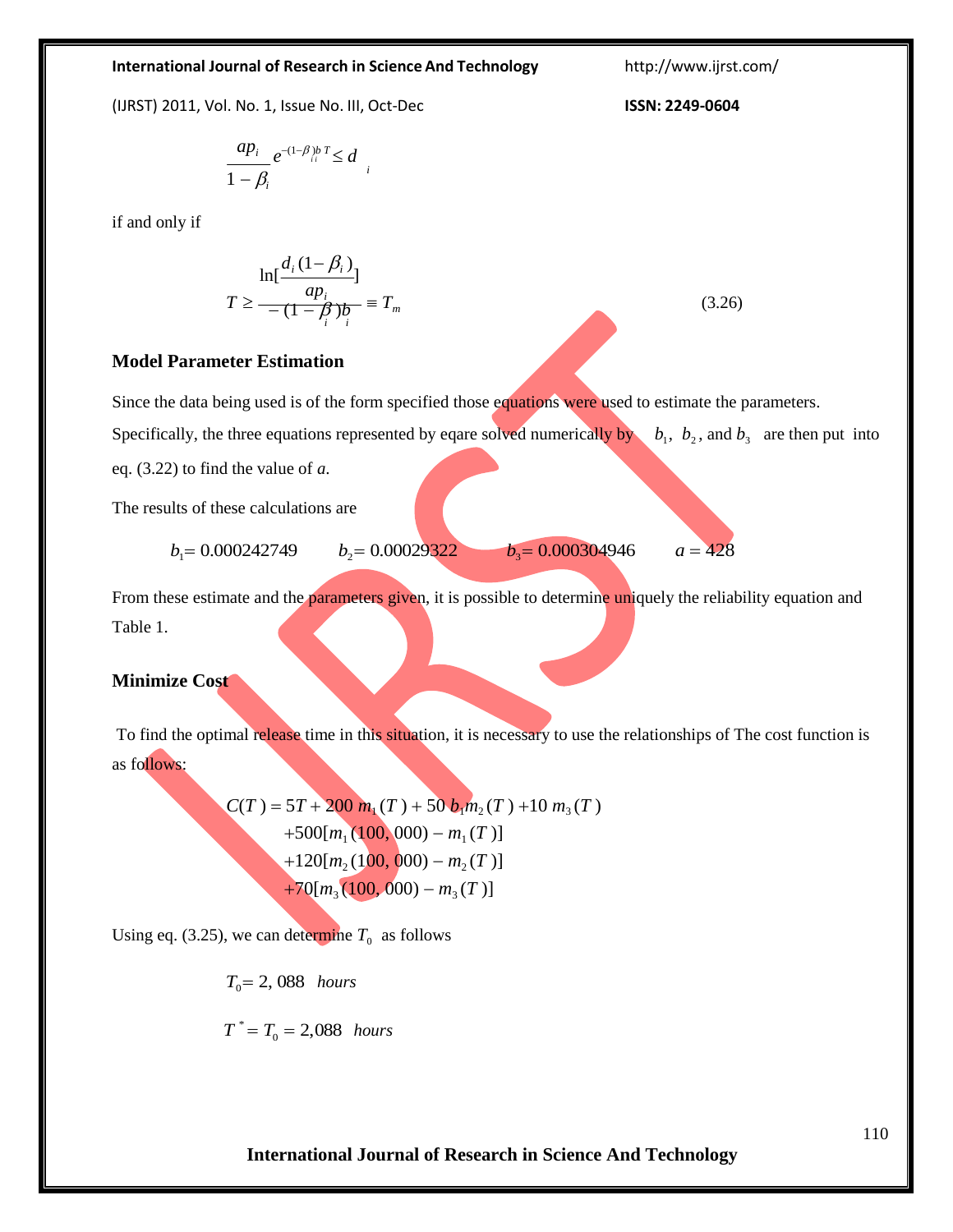# **International Journal of Research in Science And Technology**

### **International Journal of Research in Science And Technology** <http://www.ijrst.com/>

(IJRST) 2011, Vol. No. 1, Issue No. III, Oct-Dec **ISSN: 2249-0604**

## **Minimize Cost Subject to Reliability Constraint**

To find the optimal release time in this situation, we use the relationships of Also a reliability constraint must be specified as

 $R(10 | T) \ge 0.99$ 

From this, the value of  $T_r$ , is found

 $T_r = 19,045$  *hours* 

Since  $T_r$  is the max of  $T_0$  and  $T_r$ .

$$
T^* = T_r = 19,045 hours
$$

## **Table 1: Reliability Model Statistics**

| Curren         |                | Future Reliability | Expected No. of                         |     |                                  | Expected No. of                             |                |                             | Expected No. of                      |                |                                   | Expected No. of          |                |                |
|----------------|----------------|--------------------|-----------------------------------------|-----|----------------------------------|---------------------------------------------|----------------|-----------------------------|--------------------------------------|----------------|-----------------------------------|--------------------------|----------------|----------------|
| Debug          | Time           | over               | <b>Errors Remaining</b><br>(T)<br>after |     |                                  | <b>Errors Detected</b><br>during $(T, T+x)$ |                |                             | <b>Errors</b> Introduced<br>by $(T)$ |                |                                   | Errors Detected b<br>(T) |                |                |
| Time           | (x)            |                    |                                         |     |                                  |                                             |                |                             |                                      |                |                                   |                          |                |                |
| (T)            |                | $(T,T+x)$          | $\mathbf{I}$<br>$\mathbf{u}$            |     | $\mathbf I$<br>$\mathbf{I}$<br>Ш |                                             |                | $\mathbf I$<br>$\mathbf{I}$ |                                      |                | $\mathbf{I}$<br>I<br>$\mathbf{I}$ |                          |                |                |
|                |                |                    | $\mathbf I$                             |     |                                  |                                             |                |                             |                                      |                | $\mathop{\rm III}$                |                          |                |                |
| $\overline{0}$ | 5              | 0.526623           | 15                                      | 183 | 289                              | $\overline{0}$                              | $\mathbf{0}$   | $\theta$                    | $\overline{0}$                       | $\overline{0}$ | $\overline{0}$                    | $\theta$                 | $\overline{0}$ | $\overline{0}$ |
|                | 10             | 0.277571           |                                         |     |                                  | $\overline{0}$                              | $\theta$       | $\overline{1}$              |                                      |                |                                   |                          |                |                |
|                | 20             | 0.077311           |                                         |     |                                  | $\overline{0}$                              | $\mathbf{1}$   | $\overline{2}$              |                                      |                |                                   |                          |                |                |
| 420            | 5              | 0.537454           | 15                                      | 178 | 279                              | $\overline{0}$                              | $\overline{0}$ | $\overline{0}$              | $\overline{0}$                       | $\mathbf{1}$   | $\overline{0}$                    | $\overline{0}$           | 5              | 10             |
|                | 10             | 0.289098           |                                         |     |                                  | $\Omega$                                    | $\overline{0}$ | $\mathbf{1}$                |                                      |                |                                   |                          |                |                |
|                | 20             | 0.083856           |                                         |     |                                  | $\overline{0}$                              | $\mathbf{1}$   | $\overline{2}$              |                                      |                |                                   |                          |                |                |
| 480            | 5              | 0.569109           | 14                                      | 163 | 251                              | $\overline{0}$                              | $\overline{0}$ | $\overline{0}$              | $\theta$                             | $\overline{4}$ | $\overline{2}$                    | $\mathbf{1}$             | 20             | 38             |
|                | 10             | 0.324131           |                                         |     |                                  | $\overline{0}$                              | $\theta$       | $\mathbf{1}$                |                                      |                |                                   |                          |                |                |
|                | 20             | 0.105379           |                                         |     |                                  | $\overline{0}$                              | $\mathbf{1}$   | $\mathbf{1}$                |                                      |                |                                   |                          |                |                |
| 5760           | $\overline{5}$ | 0.870438           | $\overline{7}$                          | 47  | 54                               | $\overline{0}$                              | $\mathbf{0}$   | $\overline{0}$              | $\overline{4}$                       | 27             | 12                                | $\overline{8}$           | 136            | 235            |